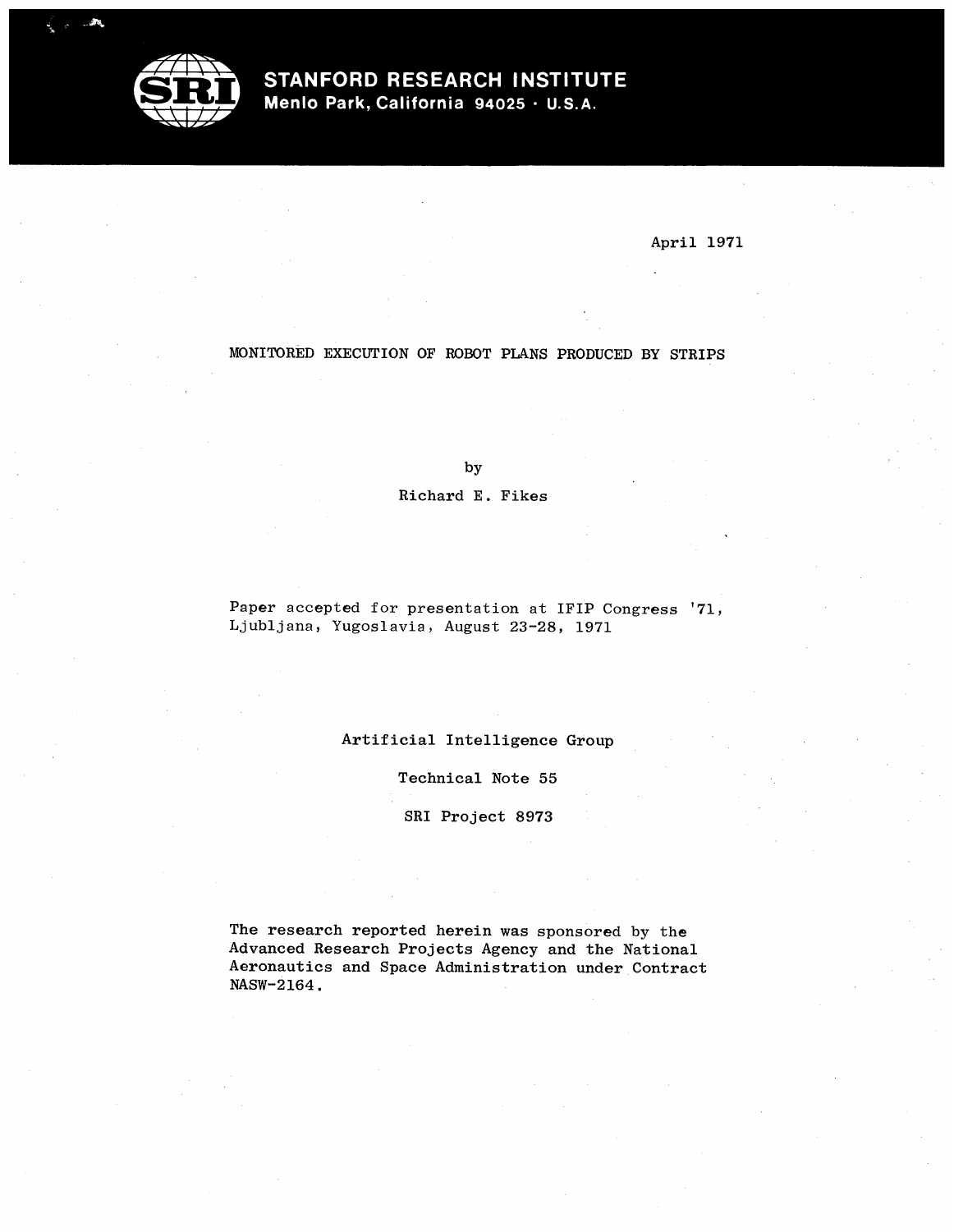| <b>Report Documentation Page</b>                                                                                                                                                                                                                                                                                                                                                                                                                                                                                                                                                                                                                                                                                                                                                                                                                                   |                             |                              |                    |                                                    | Form Approved<br>OMB No. 0704-0188               |  |
|--------------------------------------------------------------------------------------------------------------------------------------------------------------------------------------------------------------------------------------------------------------------------------------------------------------------------------------------------------------------------------------------------------------------------------------------------------------------------------------------------------------------------------------------------------------------------------------------------------------------------------------------------------------------------------------------------------------------------------------------------------------------------------------------------------------------------------------------------------------------|-----------------------------|------------------------------|--------------------|----------------------------------------------------|--------------------------------------------------|--|
| Public reporting burden for the collection of information is estimated to average 1 hour per response, including the time for reviewing instructions, searching existing data sources, gathering and<br>maintaining the data needed, and completing and reviewing the collection of information. Send comments regarding this burden estimate or any other aspect of this collection of information,<br>including suggestions for reducing this burden, to Washington Headquarters Services, Directorate for Information Operations and Reports, 1215 Jefferson Davis Highway, Suite 1204, Arlington<br>VA 22202-4302. Respondents should be aware that notwithstanding any other provision of law, no person shall be subject to a penalty for failing to comply with a collection of information if it<br>does not display a currently valid OMB control number. |                             |                              |                    |                                                    |                                                  |  |
| <b>1. REPORT DATE</b><br><b>APR 1971</b>                                                                                                                                                                                                                                                                                                                                                                                                                                                                                                                                                                                                                                                                                                                                                                                                                           |                             | 2. REPORT TYPE               |                    | <b>3. DATES COVERED</b>                            | 00-04-1971 to 00-04-1971                         |  |
| <b>4. TITLE AND SUBTITLE</b>                                                                                                                                                                                                                                                                                                                                                                                                                                                                                                                                                                                                                                                                                                                                                                                                                                       |                             | 5a. CONTRACT NUMBER          |                    |                                                    |                                                  |  |
| <b>Monitored Execution of Robot Plans Produced by Strips</b>                                                                                                                                                                                                                                                                                                                                                                                                                                                                                                                                                                                                                                                                                                                                                                                                       |                             |                              |                    | <b>5b. GRANT NUMBER</b>                            |                                                  |  |
|                                                                                                                                                                                                                                                                                                                                                                                                                                                                                                                                                                                                                                                                                                                                                                                                                                                                    |                             |                              |                    | 5c. PROGRAM ELEMENT NUMBER                         |                                                  |  |
| 6. AUTHOR(S)                                                                                                                                                                                                                                                                                                                                                                                                                                                                                                                                                                                                                                                                                                                                                                                                                                                       |                             |                              | 5d. PROJECT NUMBER |                                                    |                                                  |  |
|                                                                                                                                                                                                                                                                                                                                                                                                                                                                                                                                                                                                                                                                                                                                                                                                                                                                    |                             |                              |                    | <b>5e. TASK NUMBER</b>                             |                                                  |  |
|                                                                                                                                                                                                                                                                                                                                                                                                                                                                                                                                                                                                                                                                                                                                                                                                                                                                    |                             | <b>5f. WORK UNIT NUMBER</b>  |                    |                                                    |                                                  |  |
| 7. PERFORMING ORGANIZATION NAME(S) AND ADDRESS(ES)<br>Artificial Intelligence Center, SRI International, 333 Ravenswood<br><b>Avenue, Menlo Park, CA, 94025</b>                                                                                                                                                                                                                                                                                                                                                                                                                                                                                                                                                                                                                                                                                                    |                             |                              |                    | 8. PERFORMING ORGANIZATION<br><b>REPORT NUMBER</b> |                                                  |  |
| 9. SPONSORING/MONITORING AGENCY NAME(S) AND ADDRESS(ES)                                                                                                                                                                                                                                                                                                                                                                                                                                                                                                                                                                                                                                                                                                                                                                                                            |                             |                              |                    | 10. SPONSOR/MONITOR'S ACRONYM(S)                   |                                                  |  |
|                                                                                                                                                                                                                                                                                                                                                                                                                                                                                                                                                                                                                                                                                                                                                                                                                                                                    |                             |                              |                    |                                                    | <b>11. SPONSOR/MONITOR'S REPORT</b><br>NUMBER(S) |  |
| 12. DISTRIBUTION/AVAILABILITY STATEMENT<br>Approved for public release; distribution unlimited                                                                                                                                                                                                                                                                                                                                                                                                                                                                                                                                                                                                                                                                                                                                                                     |                             |                              |                    |                                                    |                                                  |  |
| <b>13. SUPPLEMENTARY NOTES</b>                                                                                                                                                                                                                                                                                                                                                                                                                                                                                                                                                                                                                                                                                                                                                                                                                                     |                             |                              |                    |                                                    |                                                  |  |
| 14. ABSTRACT                                                                                                                                                                                                                                                                                                                                                                                                                                                                                                                                                                                                                                                                                                                                                                                                                                                       |                             |                              |                    |                                                    |                                                  |  |
| <b>15. SUBJECT TERMS</b>                                                                                                                                                                                                                                                                                                                                                                                                                                                                                                                                                                                                                                                                                                                                                                                                                                           |                             |                              |                    |                                                    |                                                  |  |
| 16. SECURITY CLASSIFICATION OF:                                                                                                                                                                                                                                                                                                                                                                                                                                                                                                                                                                                                                                                                                                                                                                                                                                    | <b>17. LIMITATION OF</b>    | 18. NUMBER                   | 19a. NAME OF       |                                                    |                                                  |  |
| a. REPORT<br>unclassified                                                                                                                                                                                                                                                                                                                                                                                                                                                                                                                                                                                                                                                                                                                                                                                                                                          | b. ABSTRACT<br>unclassified | c. THIS PAGE<br>unclassified | <b>ABSTRACT</b>    | OF PAGES<br>6                                      | <b>RESPONSIBLE PERSON</b>                        |  |

**Standard Form 298 (Rev. 8-98)**<br>Prescribed by ANSI Std Z39-18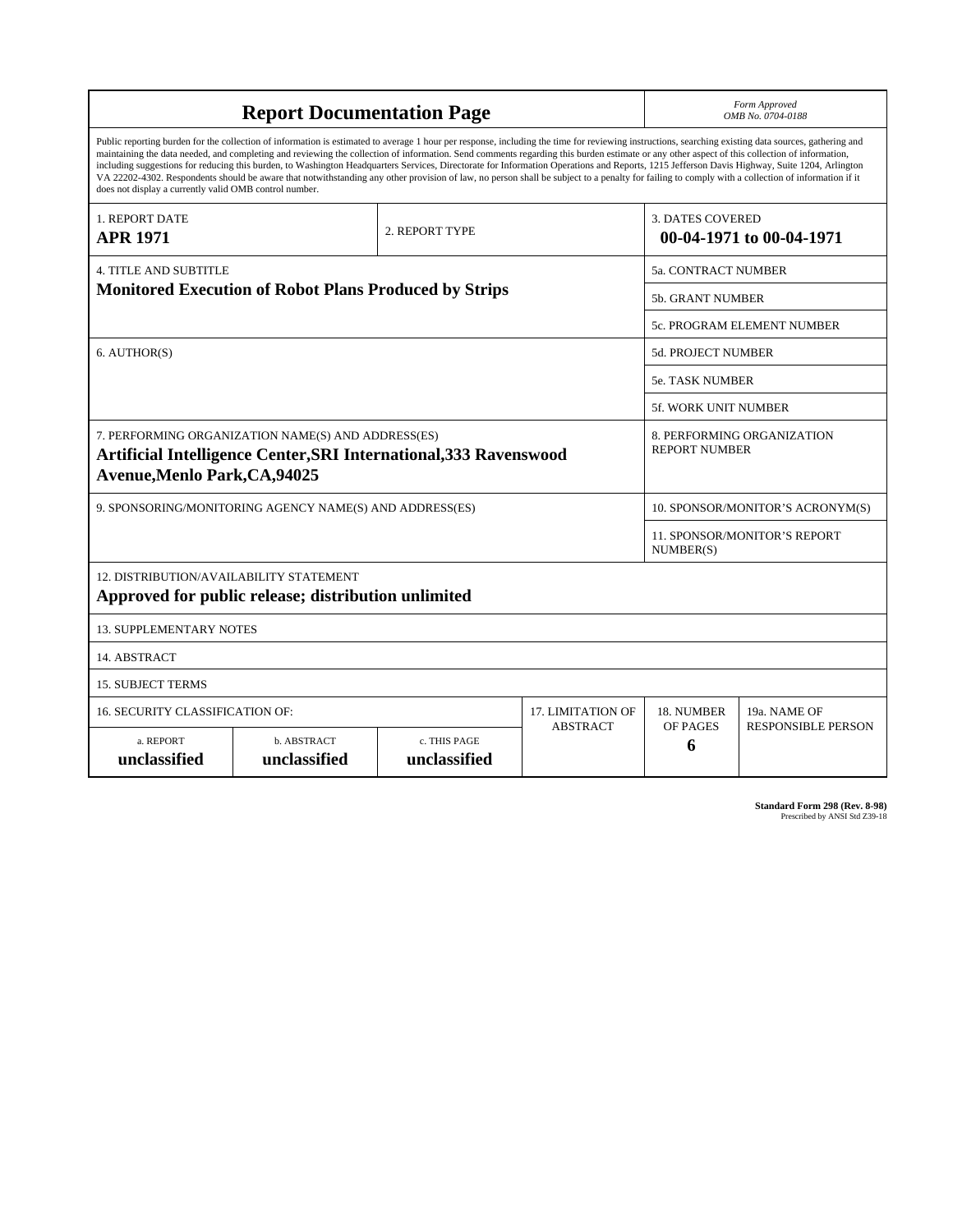### MONITORED EXECUTION OF ROBOT PLANS PRODUCED BY STRIPS

### Richard E. Fikes Stanford Research Institute Menlo Park, California

We describe PLANEXl, a plan executor for the Stanford Research Institute robot system. The problem-solving program STRIPS creates a plan consisting of a sequence of actions, and the PLANEXI program carries out the plan by executing the actions. PLANEXI is designed so that it executes only that portion of the plan necessary for completing the task, reexecutes any portion of the plan that has failed to achieve the desired results, and initiates replanning in situations where the plan can no longer be effective in completing the task. The scenario for an example plan execution is given.

#### $\mathbf{I}$ INTRODUCTION

In this paper we describe PLANEXl, a program that functions as. the plan executor for a robot system being developed at Stanford Research Institute. The particular robot device with which we work is a battery-powered wheeled vehicle connected to a PDP-IO computer via a radio link. Its capabili ties include moving in rooms and hallways, manipulating objects with a push bar, and taking television pictures (all under computer control)

An appropriate task for this system might be "push the box to the next room." When given such a task, the system .uses a planning program called STRIPS (1) to determine an appropriate sequence of executable actions (i.e., a plan). If STRIPS succeeds in producing a plan, PLANEXI is called to accomplish the task. Since the plan must be executed in the real world by a mechanical device as opposed to being carried out in a mathematical space or by a simulator, consideration must be given by the executor to the possibility that operations in the plan may not accomplish what they were intended to, that data obtained from sensory devices may be inaccurate, and that mechanical tolerances may introduce errors as the plan is executed.

We are therefore interested in a plan execution scheme with the following properties: (1) When new information obtained during plan execution implies that some remaining portion of the plan need not be executed, the executor should recognize such information and omit the unneeded plan steps. (2) When execution of some portion of the plan fails to achieve the intended results, the executor should recognize the failure and ei ther direct reexecution of some portion of the plan or call for a replanning activity.

#### $II$ STRIPS PLANS

Before describing PLANEXI we must first review some of the design features of our robot system and the planning program, STRIPS. The system maintains a collection of statements in the firstorder predicate calculus to model the robot' real world environment. This model includes a large number of facts and relations describing the state of the robot and the attributes of various objects, rooms, doors, and walls. For example, the model might contain statements like the following:

### $AT(ROBOT.3.5)$ :  $(W, X1, Y1, X2, Y2)$  [AT(W,X1,Y1)  $\land \sim ((X1=X2) \land (Y1=Y2))$   $\supset$  $~\sim$ AT (W.X2, Y2) 1

The first statement indicates the x-y coordinates (in feet) of the robot's location, and the second statement indicates that an object can be at only one location in any given model.

A task is also represented in the system as a statement in the first-order predicate calculus. For example, the task "collect together boxl, box2, and box3 " might be represented as NEXTTO (BOXl, BOX2)  $\land$  NEXTTO (BOX2, BOX3). The goal of the planner is to find a sequence of executable actions that will produce a state of the world in which the task statement can be shown to be true.

The executable actions from which plans are constructed are parameterized programs that cause the robot to perform some specific activity. For example, we might have actions that cause the robot to turn k degrees, move forward n feet, go to adjacent room rx, or find and follow an unobstructed path to location  $(x,y)$ . In general, any capability that we expect will be frequently needed by the robot is a candidate for being programmed and included in its repertoire of actions.

STRIPS requires a description (or model) of each available executable action indicating under what conditions the action can be executed and what its expected effects are on the world model. In particular, each action description consists of the following components: (1) Action name and parameters. (2) Preconditions (A list of predicate calculus statements that must be true in the world before the action can be executed). (3) Deletions (A list of predicate calculus atoms indicating the statements that execution of the action is expected to remove from the world model) (4) Additions (A list of predicate calculus statements that execution of the action is expected to add to the world model). The information in the action descriptions provides STRIPS with the capabili ty of computing the anticipated model that would result from executing a given action in the situation described by a given model.

STRIPS proceeds by conducting a heuristic search in a space whose objects are world models and whose operators are defined by the action descriptions. The QA3.5 theorem prover [2] is used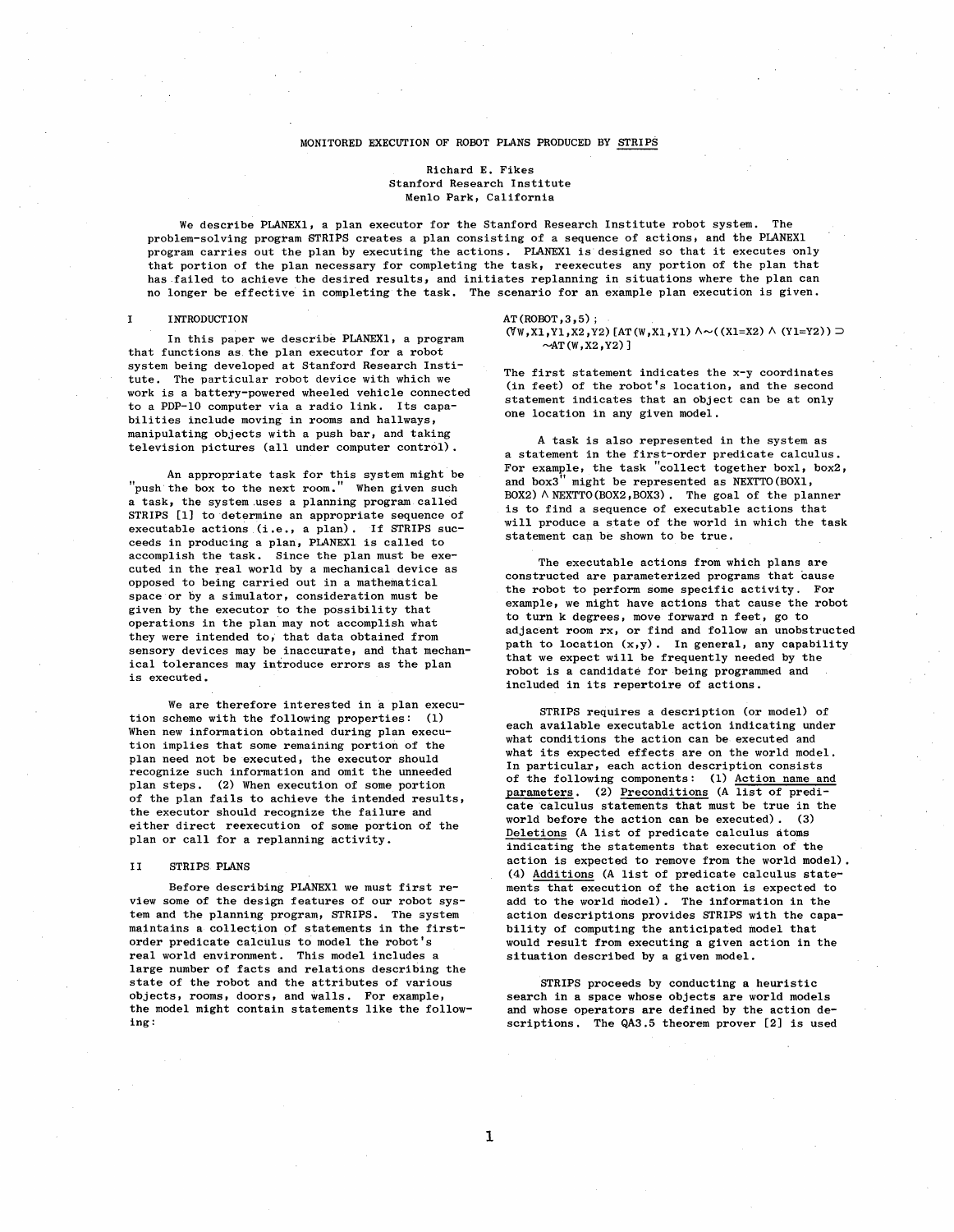by STRIPS to answer questions about individual models; for example, QA3. 5 is used to determine whether an action's preconditions are true in a model or whether the task statement is true in a model. When STRIPS finds an acceptable plan, it has computed the world model anticipated before and after each action in the plan, has proven that the preconditions of each action in the plan are true in the model anticipated at the time of the action's execution, and has proven that the task statement is satisfied in the model anticipated after completion of the plan's execution. The information obtained by PLANEX1 from STRIPS when an acceptable plan has been found includes the sequence of actions that form the plan, the statements added to the world model by each action in the plan, and the world model statements used in proving each action's preconditions and the task statement.

### III KERNEL MODELS

PLANEX1 extracts from STRIPS' output a kernel model for before and after each action in the plan. Each kernel model contains exactly those statements STRIPS anticipated would be true at that point in the plan's execution and that were used in the proof of some action's precon-<br>ditions or in the proof of the task statement. These kernel models are the basic information needed for monitoring plan execution, since they indicate at each step in the plan a minimal set of requirements for ensuring a successful execution of the entire plan.<sup>\*</sup> Figure 1 shows a sample output from STRIPS and the sequence of kernel models computed by PLANEX1.

The kernel models are computed in the following manner: Given an n-step plan, let  $K_i$  for  $1 \le i \le n$  denote the kernel model preceding the ith action in the plan; let  $K_{n+1}$  denote the kernel<br>model following the plan's n<u>th</u> action. Then: (1)  $K_{n+1}$  consists of the statements used in the

| Action 1<br>(Model statements used in preconditions proof:<br>A01, A02)<br>(Statements added to model: All, A12, , A18) |
|-------------------------------------------------------------------------------------------------------------------------|
| Action 2                                                                                                                |
| (Model statements used in preconditions proof:<br>A03, A04, A11, A12)                                                   |
| (Statements added to model: A21,A22,,A26)                                                                               |
| Action 3                                                                                                                |
| (Model statements used in preconditions proof:<br>A05, A06, A13, A14, A21, A22)                                         |
| (Statements added to model: A31, A32, A33, A34)                                                                         |
| (Model statements used in task statement proof:<br>A07, A08, A15, A16, A23, A24, A31, A32)                              |
| Fig. la. Sample STRIPS Output                                                                                           |
|                                                                                                                         |

The kernel models are similar in spirit to the assertions used in Floyd's program verification scheme (3) in that they both define at a given point in a program the necessary and sufficient conditions for successful execution.

| $K1$ :<br>A01,A02 |                                            |
|-------------------|--------------------------------------------|
| A03, A04          |                                            |
| A05,A06           |                                            |
| A07, A08          |                                            |
| Action 1          |                                            |
|                   | K2: A03, A04, A11, A12                     |
|                   | A05, A06, A13, A14                         |
|                   | A07, A08, A15, A16                         |
| Action 2          |                                            |
|                   | K3: A05, A06, A13, A14, A21, A22           |
|                   | A07,A08, A15,A16, A23,A24                  |
| Action 3          |                                            |
|                   | K4: A07, A08, A15, A16, A23, A24, A31, A32 |
|                   |                                            |
|                   | Fig. 1b. Sample Kernel Models              |

proof of the task statement. (2) For  $1 \le i \le n$ , K<sub>i</sub> consists of the statements used to prove the preconditions of the ith action in the plan plus those statements in  $K_{1+1}$  not added to the model by the ith action.

The design of STRIPS and the algorithm used to compute kernel models ensures that the kernels for a given n-step plan have the following property If the axioms in a kernel model  $K_i$  are true in the robot's current environment and if the effects of action executions are as indicated in the action descriptions, then the sequence of plan steps i, i+l, ..., n is executable and its execution will complete the task.

#### IV EXECUTION STRATEGY OVERVIEW

We can now describe our basic strategy for plan execution. At each execution step we want PLANEXI to find a kernel model whose statements can be proven in the system's current world<br>model. Furthermore, we want this search to begin with the final kernel and proceed toward the initial kernel (i.e., in the order  $K_{n+1}$ ,  $K_n$ , ...,  $K_1$ ). If kernel  $K_{n+1}$  is found to be satisfied, then the task is completed, and a success exit can be taken. If any other kernel  $K_i$  is satisfied, then a step can be taken toward completing the task by executing the plan's ith action. If none of the kernels are satisfied, then a replanning activity is required to determine the next execution step.

This execution strategy has the desired properties mentioned in Sec. I above in that it will execute only that portion of the plan that is necessary for completing the task, it is free to reexecute any portion of the plan that has failed to achieve the desired results, and it can recognize situations in which the plan can no longer be effective in completing the task.

When replanning is necessary, PLANEXl calls STRIPS with each of the kernel models as a separate task statement. STRIPS can then search for a plan whose execution will produce a state in which one of the kernels is true. If such a plan is found, PLANEXI executes it and then continues execution of the original plan. This replanning scheme allows the system to react swiftly and intelligently in the frequently occurring situation where creation and execution of a new one- or two-step plan can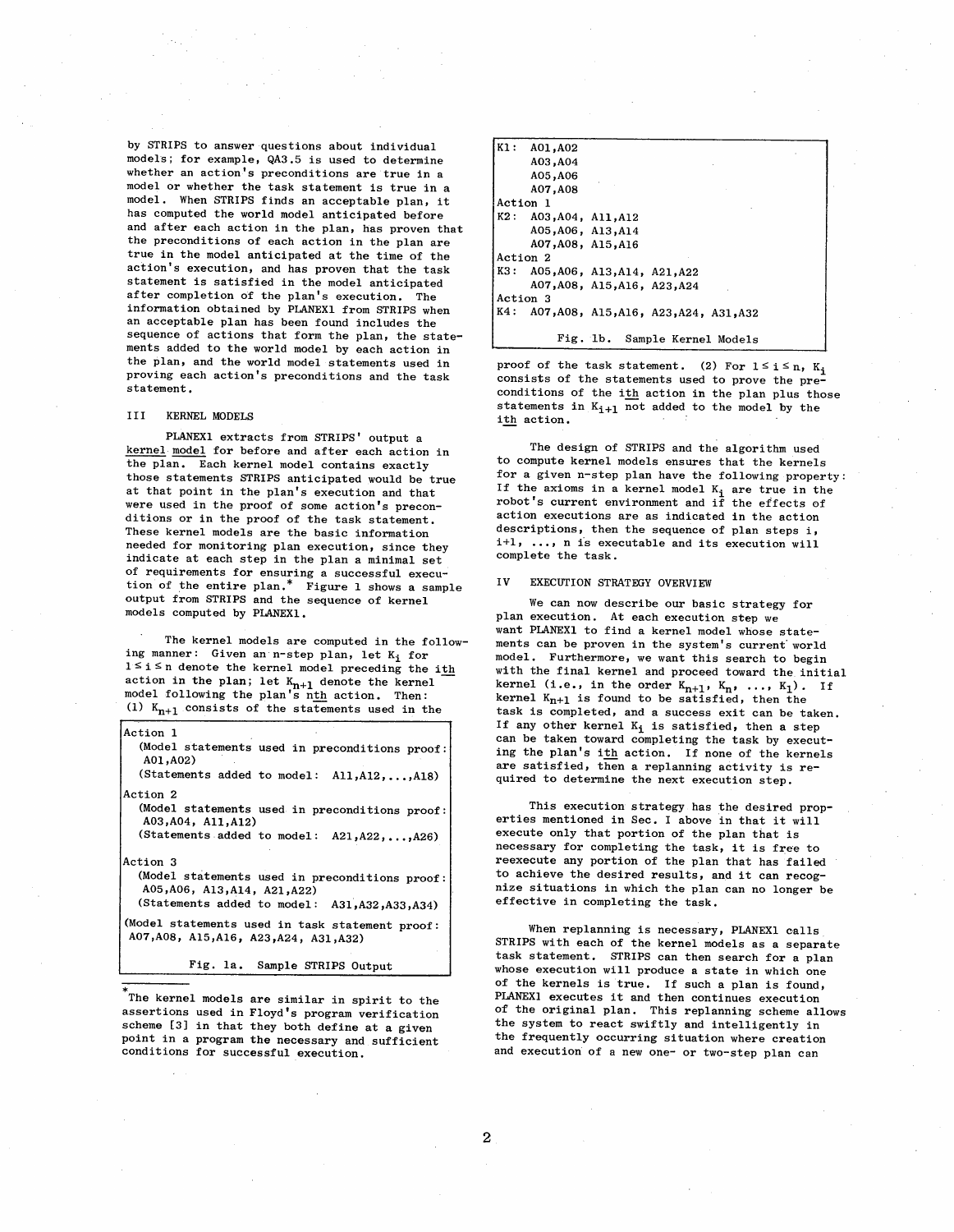get the robot "back onto the track " of the original plan.

#### $\mathbf{v}$ TESTING THE KERNEL MODELS

PLANEX1 begins each step in the execution process by searching for a satisfied kernel model. Since the testing of each kernel model requires a search by QA3.5 (our theorem prover) for a proof, this process can require a significant amount of computing time and therefore introduce a major inefficiency into the system. We have responded to this difficulty by transforming the set of kernel models for a plan into a single triangular execution table, and by defining a search algori thm on the execution table that minimizes the theorem-proving requirements.

The basic observation that motivates the execution table and its associated search algorithm is that some statements appear in more than one of a plan's kernel models and therefore the theorem prover should not be called upon to prove these statements more than once. For example, note in the kernel models shown in Fig. lb that statements A07 and A08 appear in all four kernels, and statements Al5 and A16 appear in kernels 2-4. Our search algorithm takes maximal advantage of these redundancies. In the Fig. 1 example, if statement A15 is found to be unprovable during the test of kernel 4, then the tests for kernels 2 and 3 are omitted since those kernels also contain statement A15 and therefore cannot be satisfied.

The structure of the execution table for an n-step plan is determined by decomposing the plan's kernel models as shown in Fig. 2. In this decomposition, each  $P_{i,j}$  is a set of statements defined as follows: If we consider the statements in  $K_1$ to have been added to the model by a fictitious initializing program, action  $0$ , and if we consider the task statement to be the preconditions of a fictitious success program, action n+1; then  $P_{i,j}$ is the set of statements that were added to th model by action j and that were used in the proof of the preconditions of action i. Given this decomposition, an execution table of the form shown in Fig. 3 is constructed. Figure 4 shows the table that would be constructed for the example plan from Fig. 1.



Note the following properties of the execution table for a plan: (1) The entries in the row of the table that ends with action i are exactly those axioms used in the proof of the preconditions





for action i. (2) The entries in the column of the table headed by action i are exactly those axioms that were added to the model by action i and that were used in some later precondition proof or in the task statement proof. (3) The kernel model preceding action i in the plan is the rectangular portion of the table consisting of colums 0 through i-l of rows i through n+l.

Once the execution table has been constructed for a plan, the algorithm shown in Fig. 5 is employed to execute the plan. The algorithm proceeds by searching from left-to-right and bottomto-top that portion of the execution table that is the kth kernel. The value of k is initialized to n+l at the beginning of each search, and when a table entry is found that cannot be proven, the value of k is set to the highest numbered kernel that does not contain that entry. The search is designed so that no table entry is tested more

| lı.                                    | base $-$ n+1; $k - n+1$ .                              |
|----------------------------------------|--------------------------------------------------------|
| $\begin{bmatrix} 2 \\ 3 \end{bmatrix}$ | $i - 0$ .                                              |
|                                        | $i - base.$                                            |
| 4.                                     | Test $P_{i,i}$ ; if not true, then go to step 9.       |
| $\vert$ <sub>5</sub> .                 | $i \in i-1$ ; if $i \ge k$ , then go to step 4.        |
| $\vert 6$ .                            | $j \leftarrow j+1$ ; if $j < k$ , then go to step 3.   |
| 17.                                    | If $k = n+1$ , then return success.                    |
| $\begin{bmatrix} 8 \\ 9 \end{bmatrix}$ | Execute action k; go to step 1.                        |
|                                        | If $j = 0$ , then replan.                              |
| 110.                                   | base $\leftarrow$ k-1; k $\leftarrow$ j; go to step 2. |
|                                        |                                                        |
|                                        | Fig. 5. Execution Algorithm for an n-Step Plan         |

than once, the kernels are tested in the desired order (i.e.,  $K_{n+1}$ , ...,  $K_1$ ), and no test is ever made on a table entry that occurs only in kernels already shown to be unsatisfiable. When all of kernel n+l has been proven, the algorithm returns success." When all of any other kernel has been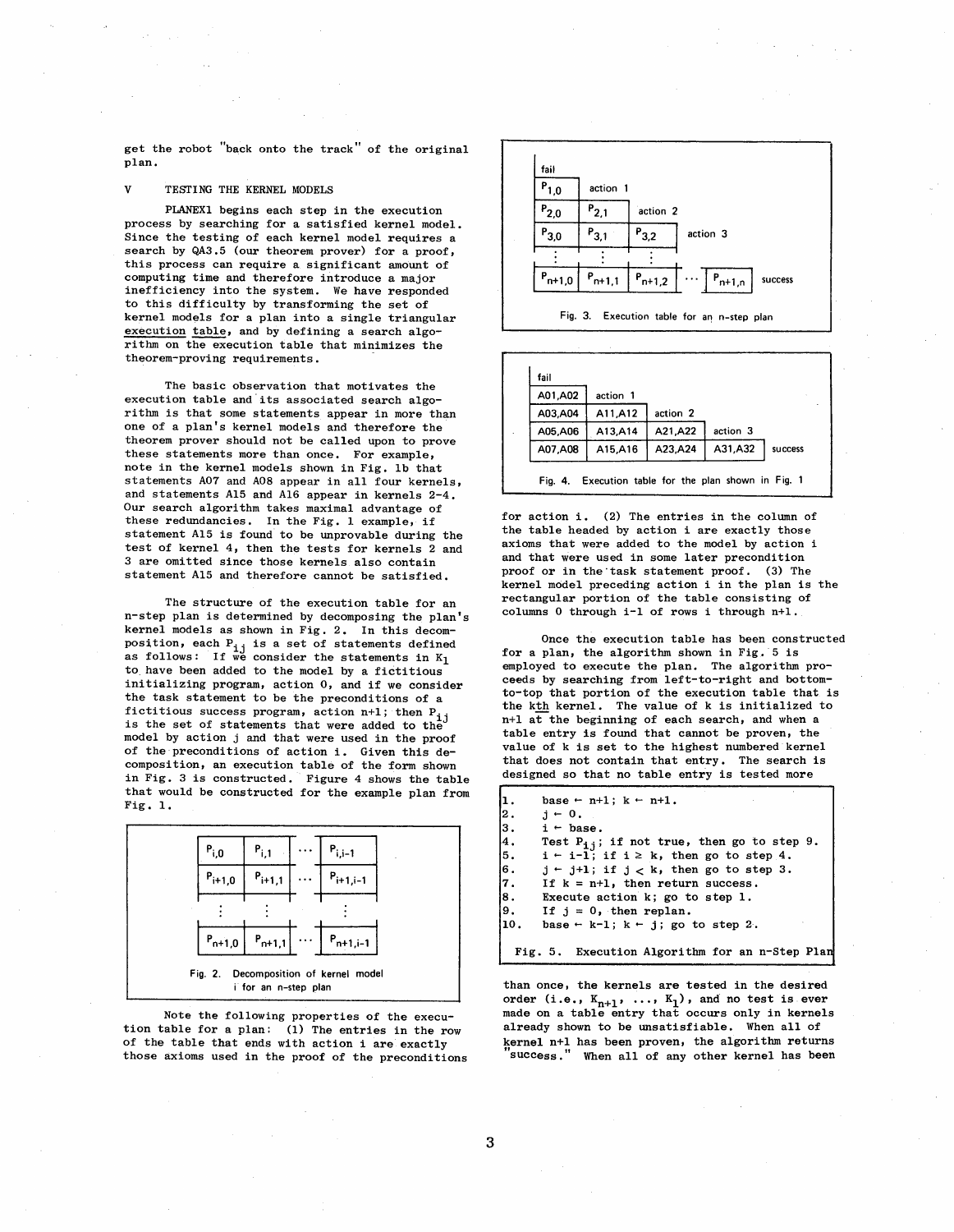proven, an action is executed and the search is begun again. When a proof attempt fails and the value of k is to be set to 0, the replanning process described in Sec. IV above is initiated.

#### VI AN EXAMPLE PLAN EXECUTION

We will now trace through an anticipated scenario of the solution to a task by our robot system to indicate the characteristics of the plan execution scheme we have described. Assume we want the system to push three boxes together and that we give it the task statement NEXTTO(B1, B2) $\wedge$  $NEXTTO(B2,B3)$ . Assume that the system's world model of the robot's environment is as diagrammed in Fig. 6b, but that the environment is actually as diagramed in Fig. 6a. Note that the model has incorrectly located box Bl so that the system does not know that Bl is already next to box B2, the model does not indicate the existence of box B5, and the model incorrectly indicates that door Dl is open.



Boxes: B1, B2, B3, B4, B5 Rooms: R1 R2 R3 Doors: D1,D2,D3 Robot: R08

Fig. 6. Environment for example task

STRIPS creates a plan with the following action steps:  $GOTO(B1)$ ,  $PUSHTO(B1,B2)$ ,  $GOADJRM(R2)$ ,  $GOTO(B3)$ ,  $PUSHADJRM(B3, R1)$ ,  $PUSHTO(B3, B2)$ . The descriptions used by STRIPS for the actions in this plan can be translated as follows:

GOTO (BX)

Preconditions: BX is an object in the same room as the robot. Effects: Determine a

route to move the robot next to BX and then move the robot along that route.

### PUSHTO (BX, BY)

Preconditions: BX is a pushable object, BY is an object in the same room as BX, and the robot is next to BX. Effects: Determine a route to push BX next to BY and then push BX along that route.

### GOADJRM (RX)

Preconditions: RX is a room and there is an open door connecting RX with the room in which the robot is located. Effects: Determine a route to move the robot to the open door, move the robot along that route, and move the robot through the door.

### PUSHADJRM (BX, RX)

 $Preconditions:$  BX is a pushable object, the robot is next to BX, RX is a room, and there is an open door connecting RX with the room in which the robot is located. Effects: Determine a route to push BX to the open door, push BX along that route, and push BX through the door.

The execution table for the plan is constructed as shown in Fig. 7.

When plan execution begins, the values of both k and base are set to 7. The first statement to be proved is NEXTTO (Bl, B2), and no proof is found for it. This implies that only kernels 1 and 2 can possibly be satisfied; hence, the value of k is set to 2. The value of base is set to 6 to indicate that the rows below row 6 in the table have already been tested. The next unprovable statement encountered is NEXTTO(ROBOT, Bl) in row 2 of the table. This failure causes both base and k to be set to 1. The proof attempt for the row 1 entry succeeds and the action GOTO (Bl) is executed. ' The GOTO program determines a route for the robot to where it believes box Bl to be, and attempts to move the robot through that route, The route causes the robot to unexpectedly bump into box B5. The GOTO program responds by moving the robot a short distance backwards, taking a picture of the bumped object, entering a description of the object into the model, and returning control to PLANEXI.

The second search through the execution table leads again to the execution of the GOTO (Bl) action, since the truth values of the statements in the table were not changed by the first execution step. Hence, PLANEXI responds to the failure of an action by noting that the appropriate conditions exist for trying the action again and by reexecuting the action. The GOTO program determines a route that avoids both boxes B4 and B5, moves the robot to where it believes box Bl to be, and notes that no contact was made with the box. This failure causes the GOTO program to take a picture of the area where box Bl was modeled to be and to correct the location of the box in the model. Control is then returned to PLANEXI.

During the next iteration through the execution table a proof is found for  $NEXTTO(B1, B2)$ , and